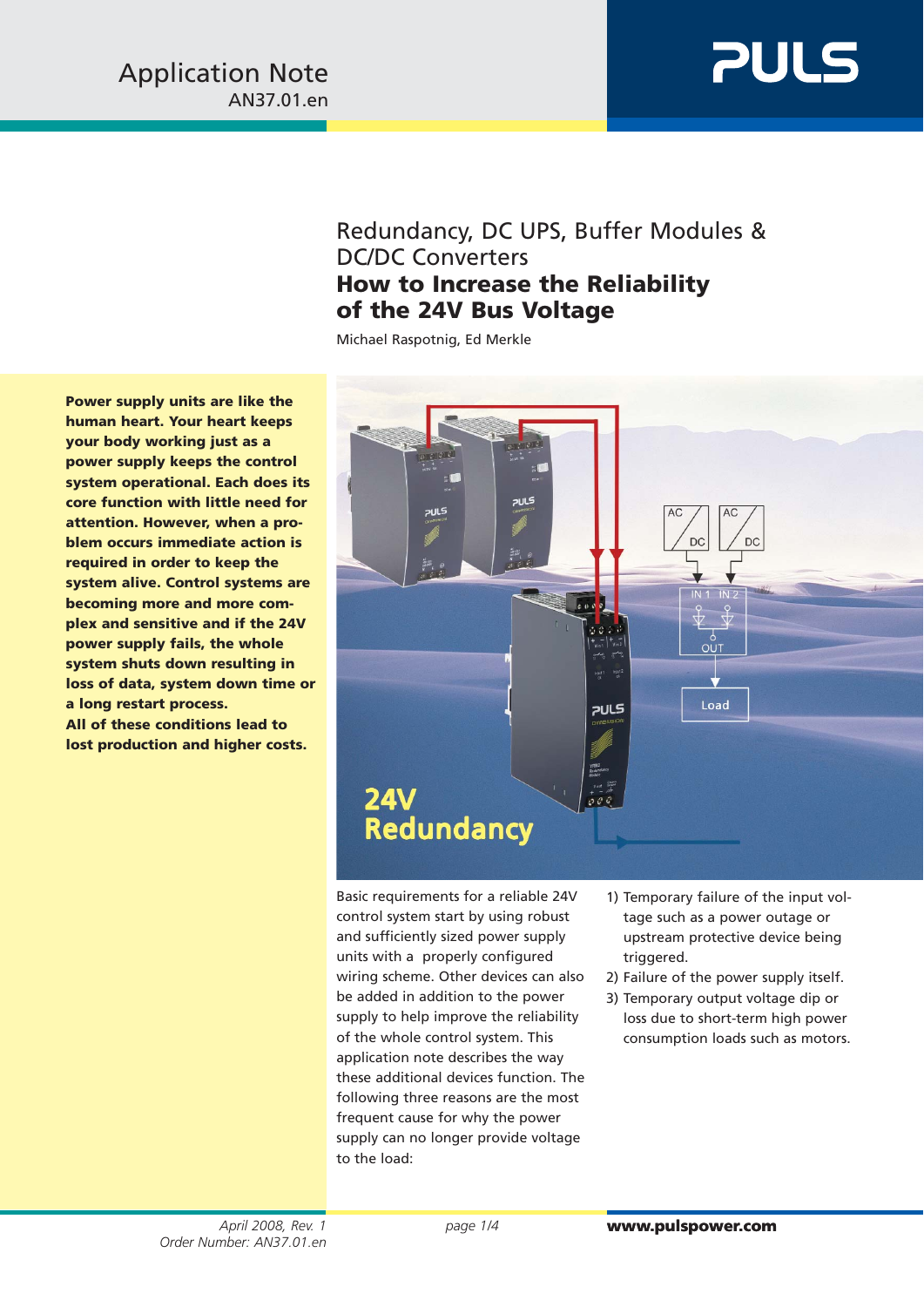### 21 JI 5

#### **Uninterruptible power supplies (DC UPS):**

DC UPS's bridge temporary mains failures, voltage fluctuations or unexpected system shutdowns. If the mains voltage fails, the DC UPS along with a battery, takes over the load current and can buffer it for an adjustable length of time. The duration (buffer time) depends on the size of the battery. The most popular type of battery



for this purpose is still the maintenance-free AGM battery because of its low cost and worldwide availability. But watch out – maintenance-free doesn't mean you can ignore them. These batteries can age very quickly and must be replaced periodically. If regular inspections do not occur, then the battery may not work when needed. It is important when choosing a DC UPS to look for an unit with the following features; supplies the batteries with an exact end-of-charge voltage, has a deep-discharge-protection included and is equipped with a buffer time limit which prevents the battery from being discharged too much. These functions help the batteries reach their maximum possible service life. Because two batteries connected

in series have inherent problems, PULS offers the UB10 series for this purpose, which only needs a single 12V battery to buffer 24V. The "single battery concept" allows even more precise battery management, which provides the longest battery service life possible.

#### **Capacitor-supported buffer modules**

Statistically, 80% of mains power failures are interruptions in the voltage lasting up to 200ms. These are caused by switching operations in the power networks, by overloads in adjacent circuits or as a consequence of lightning strikes. These short failures do not matter for non-sensitive loads such as light bulbs, but they can cause electronic equipment to drop out completely. These short failures can be bridged by means of capacitors and handled without the maintenance of batteries. For this purpose, PULS offers the UF20 series buffer modules for 24V and 48V supply voltages. While the power supply unit is providing voltage, the internal electrolytic capacitors are charged to approximately 200Vdc and stores the energy. If there is a mains voltage failure, this stored energy is then released in a regulated process to the load. Both models can provide load currents up to 20A but at 24V, 20A or 48V, 10A you have a guaranteed buffer time of 200ms (typically 310ms). This time is even longer for lower load currents. Thanks to the electrolytic capacitors, the PULS buffer modules are maintenance- and service-free, simple to operate and do not need control wires. The units are simply connected in parallel to the load. To gain longer buffer time or to increase the buffer current, multiple units can be connected in parallel. Buffer modules supply energy in addition to the power supply unit. If for



example, a device is connected and draws a high starting current, the additional stored energy from the buffer module helps prevent the voltage from dipping.

#### **Redundant systems:**

Redundancy means "duplication for reasons of safety": In a nuclear power station there is a back-up system for each of the most important control systems. An airplane has two redundant systems, even if one would suffice. Faults in such systems can result in severe consequences. In these cases redundancy create safety. Even if the consequences in industrial control systems are not as serious as in airplanes or nuclear power stations, redundant systems improve the reliability of the system and prevent economic losses. Redundancy does not stop at the control devices but the power supply must also be configured for redundancy. For a power supply, redundancy in simplest terms is two units connected in parallel, each capable of handling the load by itself. This scheme is known as 1+1 redundancy. For higher power requirements there are also n+1 redundant systems. In this case for example, 30A is required and four 10A units are used to operate the load. If a unit fails, the other 3 units can continue to safely supply the system with power. In basic terms redundant power supply systems are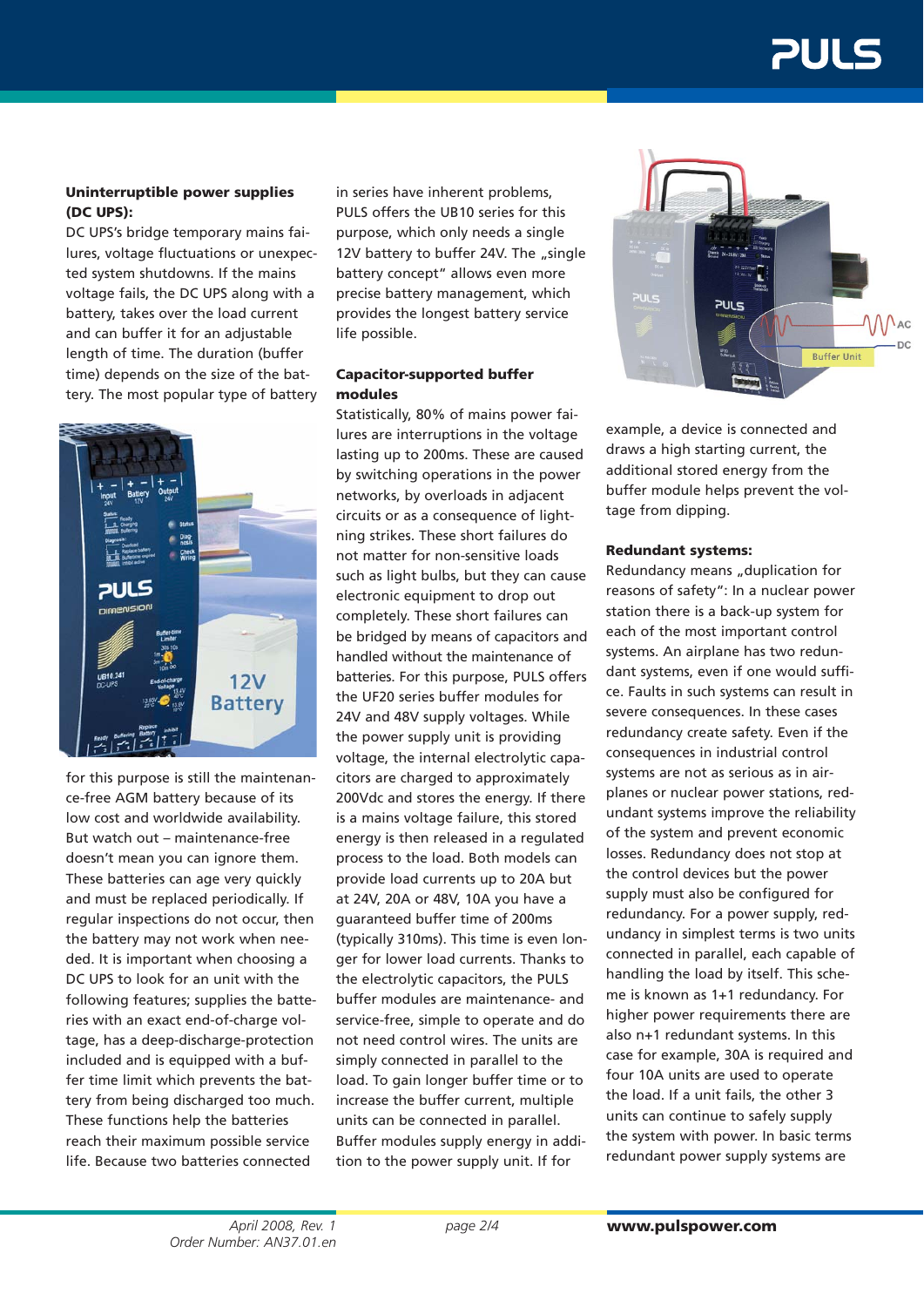## 21 J.I





*1+1 redundant system for 10A n+1 redundant system for 30A*

individual power supply units connected in parallel. However, it is important that the power supply units are isolated (decoupled) from each other by means of diodes and each unit has its own independent monitoring circuitry (e.g. DC OK signal). For redundancy, it is not important for the current to be delivered symmetrically between the individual units. This would be an unnecessary expense, unless an individual unit was being operated in a continuous overload condition. In addition to redundant power supplies with built-in decoupling diodes (SLR series), PULS offers various redundancy and diode modules for currents between 10A and 40A. These can be used to build redundant systems with standard 24V power supply units. The PULS latest addition is the YRM2.DIODE redundancy module which has two inputs and one output. Decoupling diodes isolate the two inputs to ensure that a power supply unit whose output encounters a short circuit does not become a burden to the other unit. Both input voltages are monitored and if the voltage falls below a cer-

tain threshold value, a signal is activated to report this failure. This enables early fault detection and the initiation of maintenance routines. The YRM2.DIODE redundancy module was designed to be used with power supplies which do not generate a DC OK signal themselves. The YR2.DIODE diode module is a simpler version that is only equipped with decoupling diodes and can be used with power supplies that have an integrated DC OK signal. Both modules can be loaded with a maximum of 25A at the output. This limit must also be observed when there is a short circuit on the load side and both power supplies deliver the short circuit current.